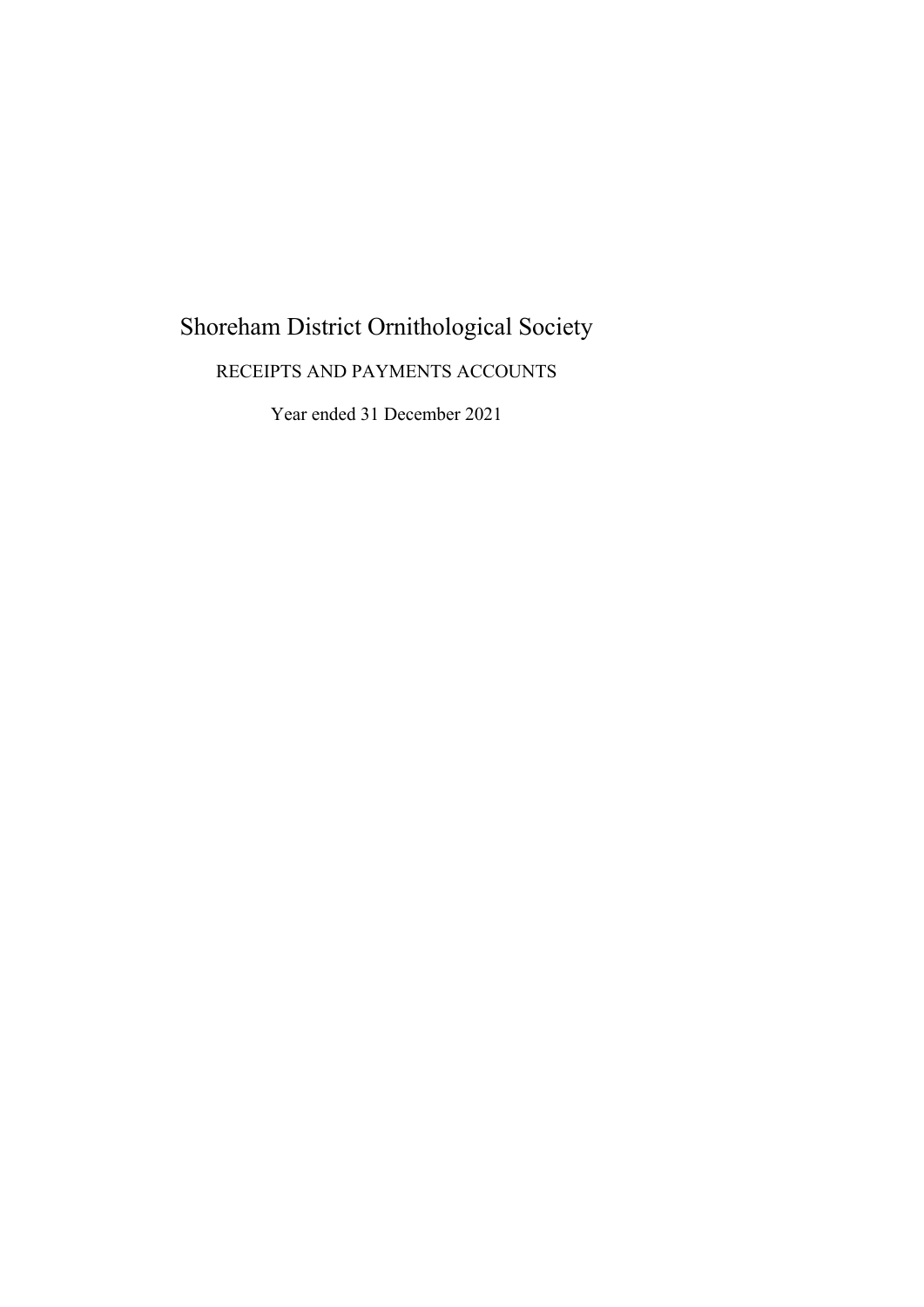# SHOREHAM DISTRICT ORNITHOLOGICAL SOCIETY RECEIPTS AND PAYMENTS ACCOUNT

# FOR THE YEAR ENDED 31 DECEMBER 2021

|                                                                                                       | 2021      | 2020           |
|-------------------------------------------------------------------------------------------------------|-----------|----------------|
|                                                                                                       | £         | £              |
| <b>RECEIPTS</b>                                                                                       |           |                |
| Balance brought forward                                                                               | 7,944.03  | 7,03561        |
| Subscriptions received during financial year ended: Note 1<br>31Dec 2021: £1,694 (2021), £1,355(2022) | 3,049.00  |                |
| 31Dec 2020: £1,692(2020), £726(2021)                                                                  |           | 2,418.00       |
| <b>Visitors</b>                                                                                       | 2.00      | 2.00           |
| Sale of books, reports and car stickers                                                               |           |                |
| Net refreshment receipts                                                                              |           | 39.15          |
| Net raffle receipts                                                                                   |           | 143.05         |
| <b>Bank</b> interest                                                                                  | .48       | 4.27           |
| Donations Note 2                                                                                      | 12.00     | 50.00          |
| Miscellaneous Note 9                                                                                  | 140.00    |                |
| Member's trips (SDOS on the Road)                                                                     |           |                |
|                                                                                                       | 11,147.51 | 9,692.08       |
|                                                                                                       |           |                |
| <b>PAYMENTS</b>                                                                                       |           |                |
| Printing and art work                                                                                 | 859.00    | 516.60         |
| Postage and stationery Note 5                                                                         | 493.52    | 339.21         |
| Hire of hall. note 9                                                                                  |           | 245.00         |
| Speakers fees. Note 8                                                                                 | 530.82    | 155.15         |
| Insurance. Note 7                                                                                     | 106.40    | Free extension |
| <b>BTCV</b> membership                                                                                |           | Free extension |
| Miscellaneous expenditure: note 3                                                                     |           | 28.00          |
| Donation/gifts/prizes :<br>note 4                                                                     | 259.98    | 13.49          |
| Member's trips (SDOS on the road)                                                                     |           |                |
| Information technology expense. Note 6                                                                | 424.53    | 450.60         |
| Bird Boxes see note 3                                                                                 | 72.00     |                |
| December Members' Evening refreshments (fully covered by<br>donations in 2019, no meeting 2020)       |           |                |
| Balance carried forward                                                                               | 8,401.26  | 7,944.03       |
|                                                                                                       |           |                |
|                                                                                                       | 11,147.51 | 9,692.08       |
|                                                                                                       |           |                |

(Hon. Treasurer)

Tim F G Holter Dated: 15th January 2022

# INDEPENDENT EXAMINERS REPORT

In accordance with instructions given to us, we have examined without carrying out an audit, the above receipts and payments account and compared it to the accounting records of Shoreham District Ornithological Society. We believe that the above receipts and payments account is a fair reflection of the activities of the organisation for the period concerned.

David Titcomb Dated: 19th January 2022